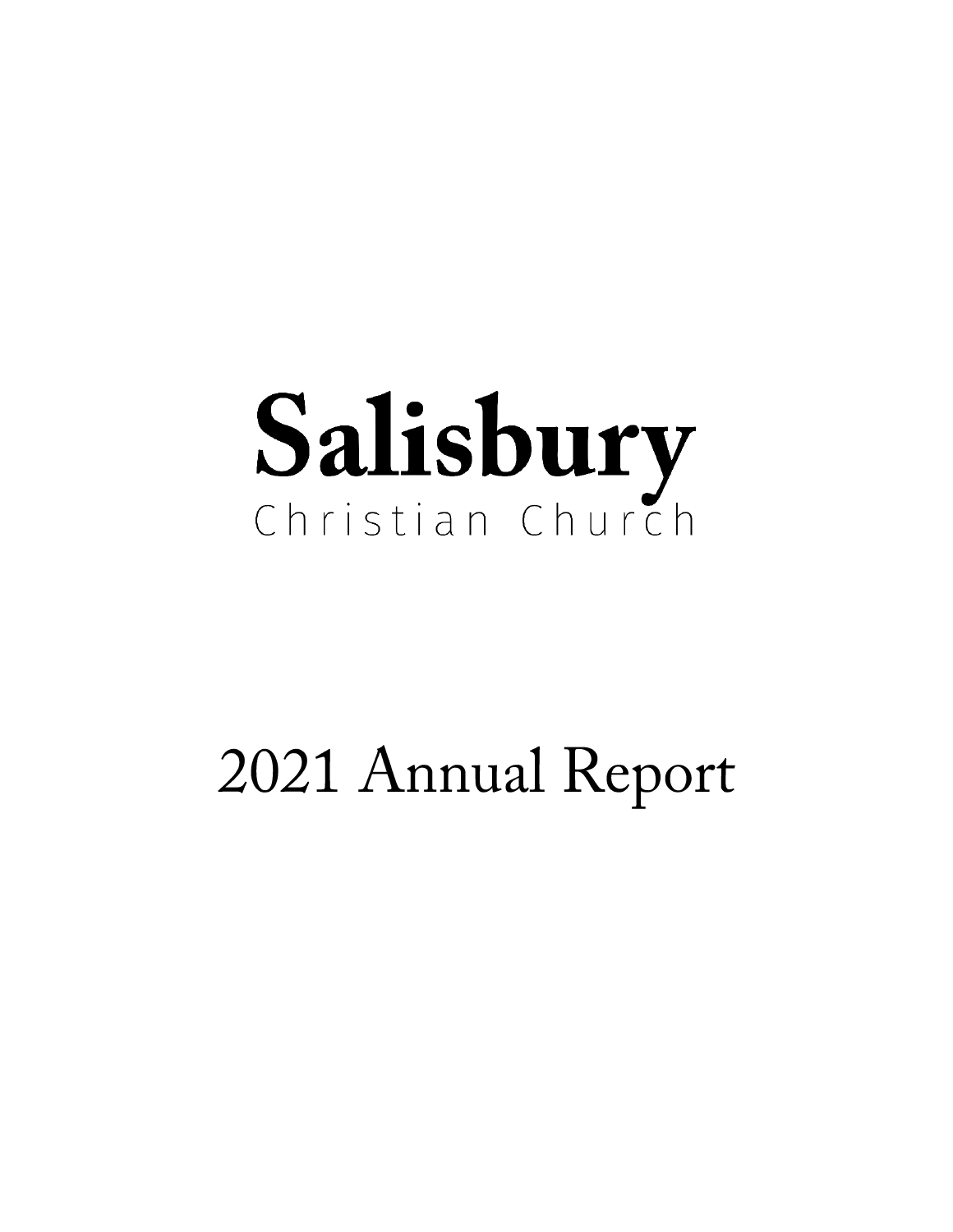## **2021 Elders' Report**

Dear Salisbury Christian Church Family,

I thank the Lord continually for each and every one of you for being so loving, kind, committed, and faithful no matter what is being thrown at us in the world's situation!

The Church in Salisbury continues to stand strong and to march onward to share the Gospel, the Good News of Jesus Christ! In light of the world's situations at this time, everyone could use some good news! As the COVID-19 pandemic was seeming to slow down after the first of 2021, the Church started having Sunday School available again in April. We appreciate the teachers and students who were excited to come back and get the program started again. We had 5th Sunday breakfast in May with good attendance. We got through Summer and decided to have the cookout in September, wiener roast in October, Thanksgiving Lunch in November, and Christmas Eve Candlelight Service, all while trying to follow the health and safety guidelines for COVID-19.

Then, the new Delta variant came through our area later in the fall and Omicron in late December, and several of our family members and friends have contracted the virus. They've had to be in quarantine during their sickness and have been unable to attend services at the Church. Thank the Lord we are able to broadcast the Worship Service LIVE and send it out to those who are at home. Let us all keep praying to our Great God and Lord to continue to help us get through this COVID-19 pandemic. With God's help and direction, we are planning the services, classes, and fellowship activities for 2022. Watch for the calendar of events of 2022 to keep up with the programs.

Some of the ladies of the Church have been meeting at the Church doing sewing projects for missions and people in need. They call themselves the Salisbury Stitchers. They also work with another group, called Stitch 'n' Go at Laurel United Methodist Church in Springfield. It is amazing how many different items they make and how many items they made in 2021. The Salisbury Stitchers made 1984 items in 2021 and these were distributed to numerous missions and agencies. Please see the insert for a list of items and ministries where the items were sent. Thank you, ladies for all you do in the name of Jesus Christ! If anyone would be interested in helping with this ministry, watch the bulletin for meeting dates or contact Deanna Buckley at 217-899-1005.

I would like to thank everyone for all the prayers, work, giving, and support that you do for the Church! The Church in the community DOES make a difference! "Let us hold unswervingly to the Hope we profess, for He who promised is Faithful. And let us consider how we may spur one another on toward love and good deeds. Let us not give up meeting together, as some are in the habit of doing, but let us encourage one another- and all the more as you see the Day approaching." (Hebrews 10:23-25)

Remember: IT IS ALL ABOUT JESUS!!

"Let us be joyful always, pray continually, give thanks in all circumstances, for this is God's Will for you in Christ Jesus." (1 Thessalonians 5:16-18)

Thanks to each and every one of you!

Love,

Jeffery A. Knoles, Elder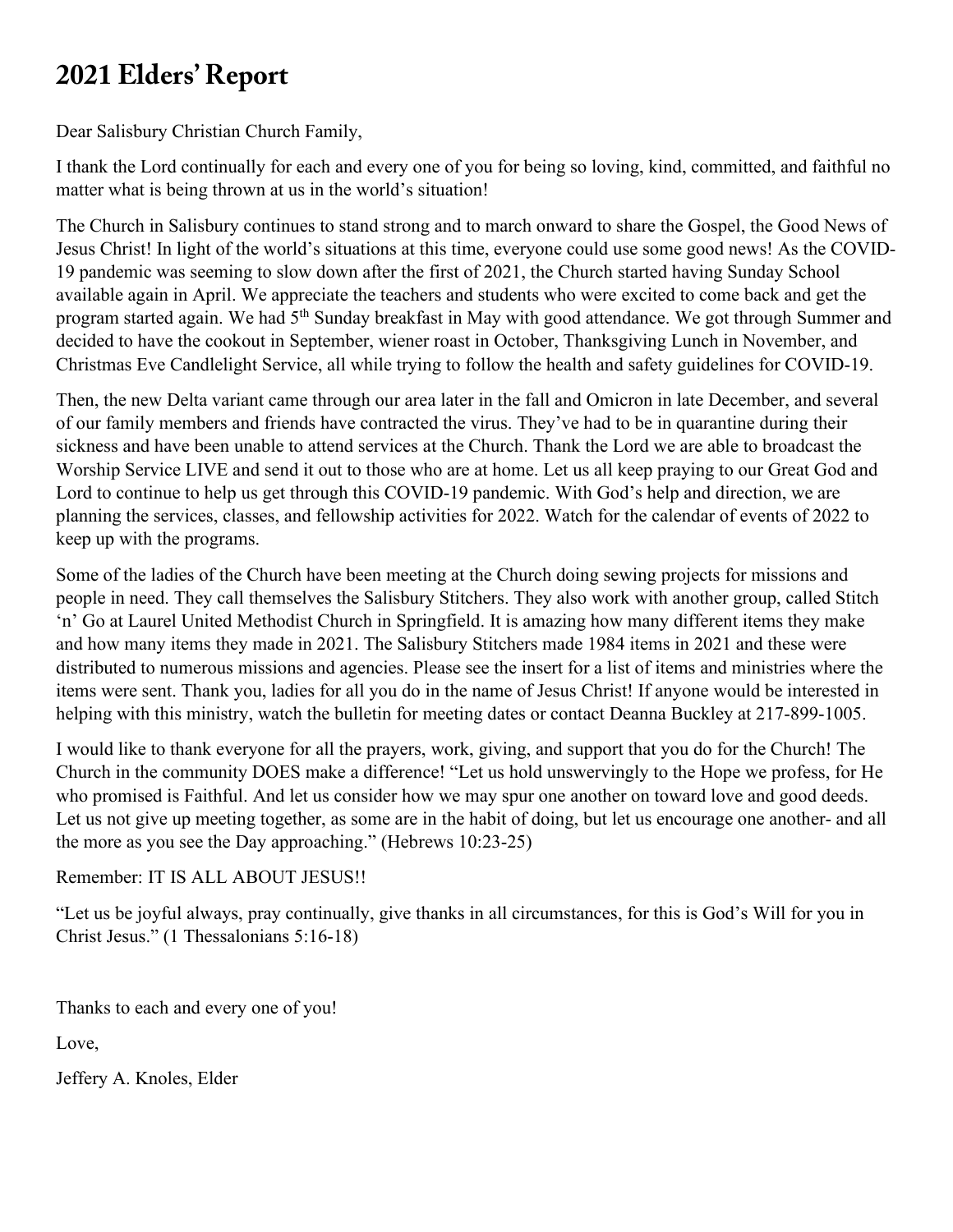## **2021 Treasurers Report**

I hope 2021 had fewer challenges for you all than 2020. I know there were less challenges over all for our church.

Salisbury Christian Church continued to receive God's Blessings in many ways through the generosity and dedication of all of our members.

As you will see in the financial reports, we had no major repair/maintenance projects in 2021.

This year, tithing again held relatively strong like it did in 2020. I thank you all from the bottom of my heart for your steadfastness in tithing.

We are entering 2022 with a good balance in our General Account so we won't have to redeem another CD in January this year.

As always, I look forward to the privilege of serving Salisbury Christian Church in the capacity of Treasurer in the coming year.

May God continue to Bless you all in 2022.

Respectfully Submitted,

Doug Buckley, Treasurer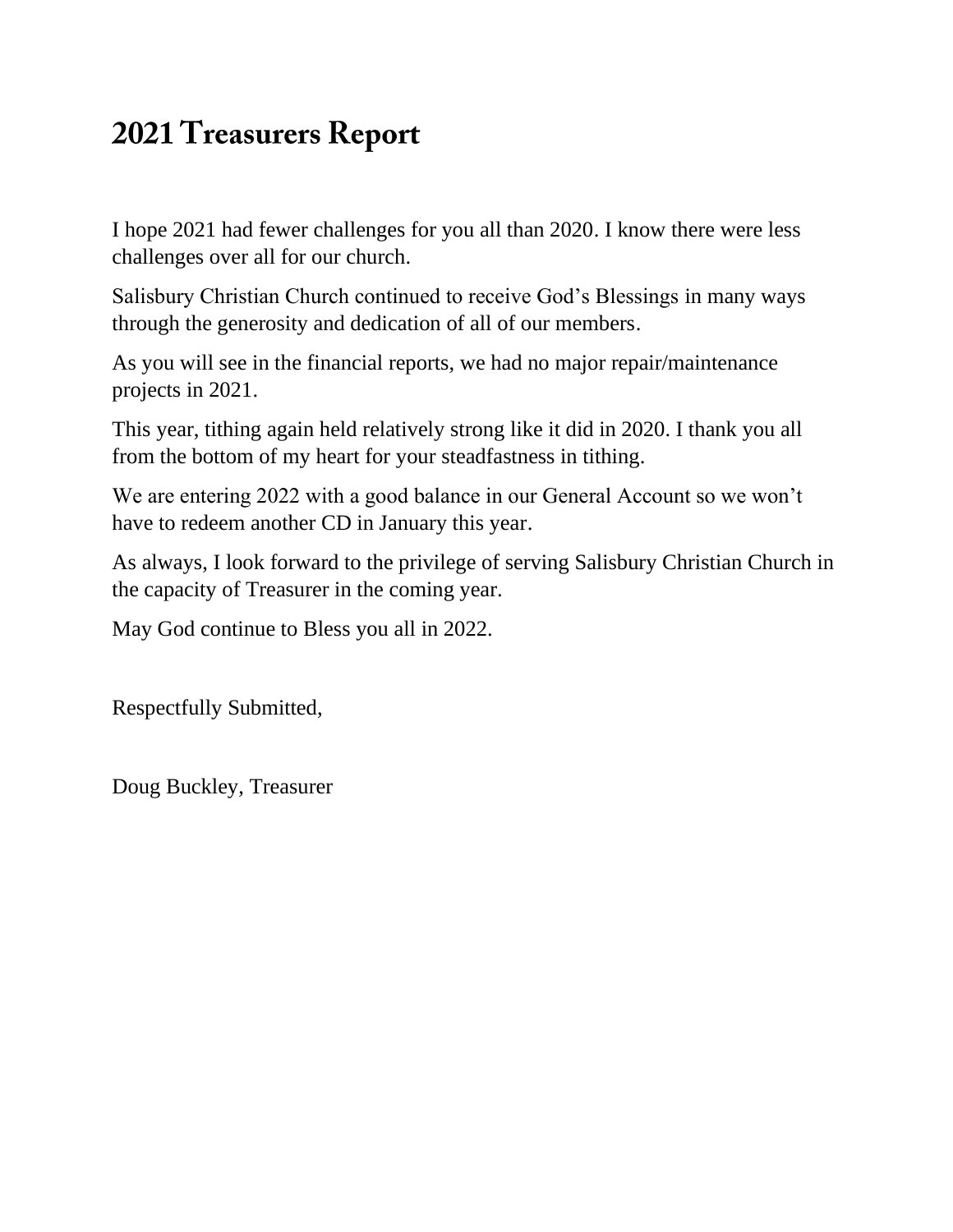#### Balance Sheet

#### As of December 31, 2021

|                                              | <b>TOTAL</b>       |                         |
|----------------------------------------------|--------------------|-------------------------|
|                                              | AS OF DEC 31, 2021 | AS OF DEC 31, 2020 (PY) |
| <b>ASSETS</b>                                |                    |                         |
| <b>Current Assets</b>                        |                    |                         |
| <b>Bank Accounts</b>                         |                    |                         |
| 18 Mo. CD - 04/26/2020 (ending 705)          | 25,870.57          | 25,793.14               |
| 18 Mo. CD - 04/26/2020 (ending 999)          | 25,870.57          | 25,793.14               |
| 3 yr. CD - 01/12/2017 (ending 486) (deleted) | 0.00               | 0.00                    |
| 3 yr. CD - 01/12/2022 (ending 212)           | 18,440.04          | 17,991.10               |
| 3 yr. CD - 01/19/2020 (ending 285)           | 12,686.37          | 12,523.04               |
| 4 yr. CD - 01/12/2019 (ending 798) (deleted) | 0.00               | 0.00                    |
| 5 yr. CD - 01/12/2016 (deleted)              | 0.00               | 0.00                    |
| 5 yr. CD - 01/12/2021 (ending 483)           | 0.00               | 12,998.39               |
| 5 yr. CD - 01/19/2022 (ending 501)           | 12,934.14          | 12,780.32               |
| 5 yr. CD - 01/21/2017 (ending 780) (deleted) | 0.00               | 0.00                    |
| 5 yr. CD - 01/22/2018 (ending 403) (deleted) | 0.00               | 0.00                    |
| 5 yr. CD - 01/22/2023 (ending 158)           | 23,660.31          | 23,253.93               |
| 5 yr. CD - 12/31/2017 (ending 155)           | 11,435.91          | 11,239.49               |
| 5 yr. CD - 12/31/2017 (ending 620)           | 11,435.91          | 11,239.49               |
| 5 yr. CD - 12/31/2017 (ending 652)           | 11,435.91          | 11,239.49               |
| <b>Building Account</b>                      | 572.00             | 501.62                  |
| General Fund                                 | 11,276.88          | 1,301.04                |
| Benevolence                                  | 1,600.00           | 1,600.00                |
| Vestibule Project                            | 0.00               | 0.00                    |
| <b>Total General Fund</b>                    | 12,876.88          | 2,901.04                |
| Petty Cash                                   | 0.00               | 0.00                    |
| Youth Account                                | 0.00               | 0.00                    |
| <b>Total Bank Accounts</b>                   | \$167,218.61       | \$168,254.19            |
| <b>Other Current Assets</b>                  |                    |                         |
| <b>Undeposited Funds</b>                     | 0.00               | 0.00                    |
| <b>Total Other Current Assets</b>            | \$0.00             | \$0.00                  |
| <b>Total Current Assets</b>                  | \$167,218.61       | \$168,254.19            |
| <b>Fixed Assets</b>                          |                    |                         |
| Land                                         | 8,000.00           | 8,000.00                |
| <b>Total Fixed Assets</b>                    | \$8,000.00         | \$8,000.00              |
| <b>TOTAL ASSETS</b>                          | \$175,218.61       | \$176,254.19            |
| <b>LIABILITIES AND EQUITY</b>                |                    |                         |
| Liabilities                                  |                    |                         |
| <b>Total Liabilities</b>                     |                    |                         |
| Equity                                       |                    |                         |
| Opening Balance Equity {4}                   | 31,821.15          | 31,821.15               |
| <b>Unrestricted Net Assets</b>               | 144,433.04         | 168,300.38              |
| Net Income                                   | $-1,035.58$        | $-23,867.34$            |
| <b>Total Equity</b>                          | \$175,218.61       | \$176,254.19            |
| <b>TOTAL LIABILITIES AND EQUITY</b>          | \$175,218.61       | \$176,254.19            |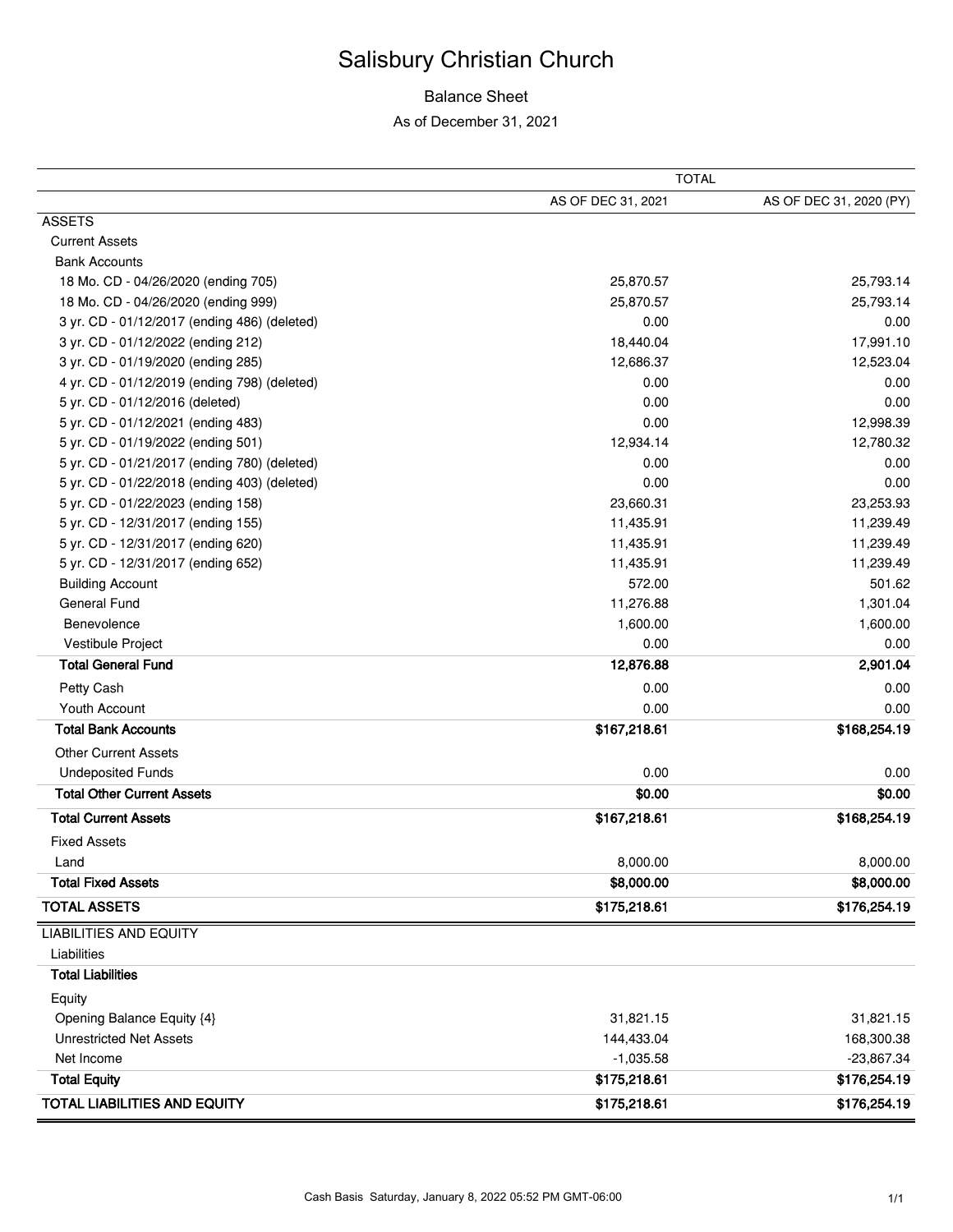#### Profit and Loss

January - December 2021

|                                 | <b>TOTAL</b>   |                     |
|---------------------------------|----------------|---------------------|
|                                 | JAN - DEC 2021 | JAN - DEC 2020 (PY) |
| Income                          |                |                     |
| <b>Benevolence Offerings</b>    |                | 150.00              |
| <b>Calendar Sales</b>           | 200.00         | 200.00              |
| Tithes/Offerings                | 42,800.87      | 37,330.63           |
| Memorial / Gift                 | 621.67         | 755.00              |
| <b>Total Tithes/Offerings</b>   | 43,422.54      | 38,085.63           |
| <b>Total Income</b>             | \$43,622.54    | \$38,435.63         |
| <b>GROSS PROFIT</b>             | \$43,622.54    | \$38,435.63         |
| Expenses                        |                |                     |
| <b>Adult Education</b>          | 71.97          |                     |
| Advertising and Promotion       |                | 949.55              |
| <b>Bank Service Charges</b>     | 25.00          | 15.00               |
| <b>Benevolence Fund</b>         | 600.00         | 1,000.00            |
| Books and Teaching Materials    | 1,000.96       | 763.76              |
| Calendars                       | 190.00         | 190.00              |
| <b>Charitable Contributions</b> |                | 860.00              |
| <b>Church Dinners</b>           | 244.72         |                     |
| Dues and Subscriptions          | 100.00         |                     |
| Insurance Expense               |                |                     |
| General Liability Insurance     | 3,783.00       | 3,432.00            |
| Worker's Compensation           | 235.00         | 225.00              |
| <b>Total Insurance Expense</b>  | 4,018.00       | 3,657.00            |
| Kitchen / Bathroom Supplies     | 201.05         | 142.00              |
| Landscaping Expenses            | 2,415.00       | 1,703.98            |
| <b>Ministry Expenses</b>        |                |                     |
| <b>Card Ministry</b>            |                | 20.96               |
| <b>Funeral Flowers</b>          | 200.00         | 392.81              |
| Women's Ministry                | 332.45         | 222.51              |
| <b>Total Ministry Expenses</b>  | 532.45         | 636.28              |
| <b>Missions</b>                 | 6,166.16       | 7,971.00            |
| Rapha House                     | 1,800.00       | 1,991.00            |
| <b>Total Missions</b>           | 7,966.16       | 9,962.00            |
| <b>Office Supplies</b>          | 769.64         | 1,251.47            |
| Payroll Expenses                |                |                     |
| Minister                        | 19,975.00      | 18,850.00           |
| <b>Total Payroll Expenses</b>   | 19,975.00      | 18,850.00           |
| Postage and Delivery            |                | 45.90               |
| Repairs and Maintenance         | 1,580.87       | 16,452.50           |
|                                 |                |                     |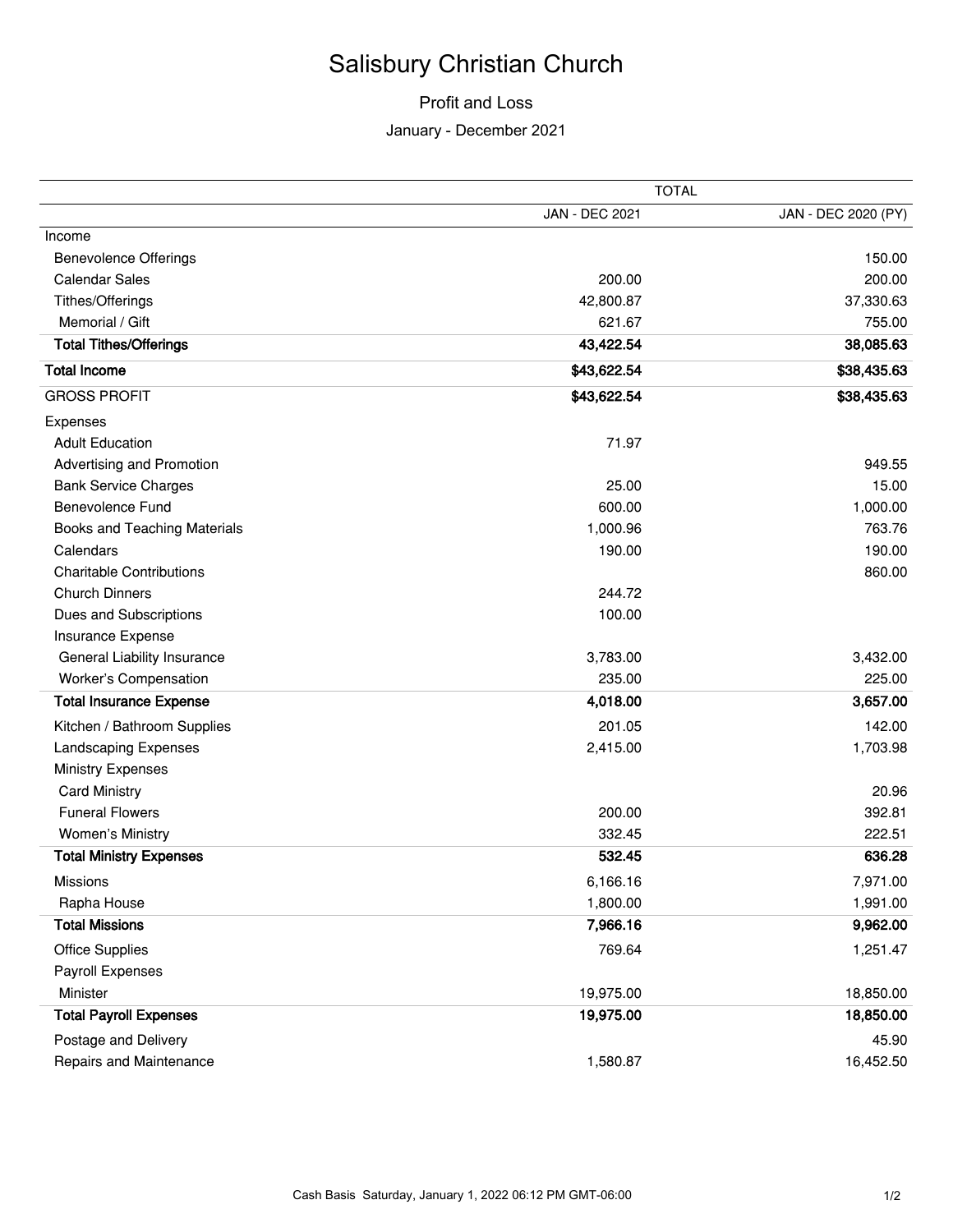#### Profit and Loss

January - December 2021

|                                 | <b>TOTAL</b>          |                     |  |
|---------------------------------|-----------------------|---------------------|--|
|                                 | <b>JAN - DEC 2021</b> | JAN - DEC 2020 (PY) |  |
| <b>Taxes Paid</b>               |                       |                     |  |
| Property Tax                    | 524.30                | 516.68              |  |
| <b>Total Taxes Paid</b>         | 524.30                | 516.68              |  |
| <b>Utilities</b>                |                       |                     |  |
| Electricity                     | 911.26                | 929.70              |  |
| Garbage Service                 | 296.29                | 294.00              |  |
| Propane                         | 2,634.22              | 2,875.72            |  |
| Telephone Expense               | 117.89                | 467.50              |  |
| Water                           | 287.20                | 240.00              |  |
| <b>Total Utilities</b>          | 4,246.86              | 4,806.92            |  |
| <b>Worship Service Expenses</b> | 1,985.23              | 2,935.94            |  |
| Youth Ministry                  | 206.50                |                     |  |
| <b>Total Expenses</b>           | \$46,653.71           | \$64,738.98         |  |
| <b>NET OPERATING INCOME</b>     | $$ -3,031.17$         | $$ -26,303.35$      |  |
| Other Income                    |                       |                     |  |
| Interest Income                 | 1,995.59              | 2,436.01            |  |
| <b>Total Other Income</b>       | \$1,995.59            | \$2,436.01          |  |
| NET OTHER INCOME                | \$1,995.59            | \$2,436.01          |  |
| <b>NET INCOME</b>               | $$ -1,035.58$         | $$ -23,867.34$      |  |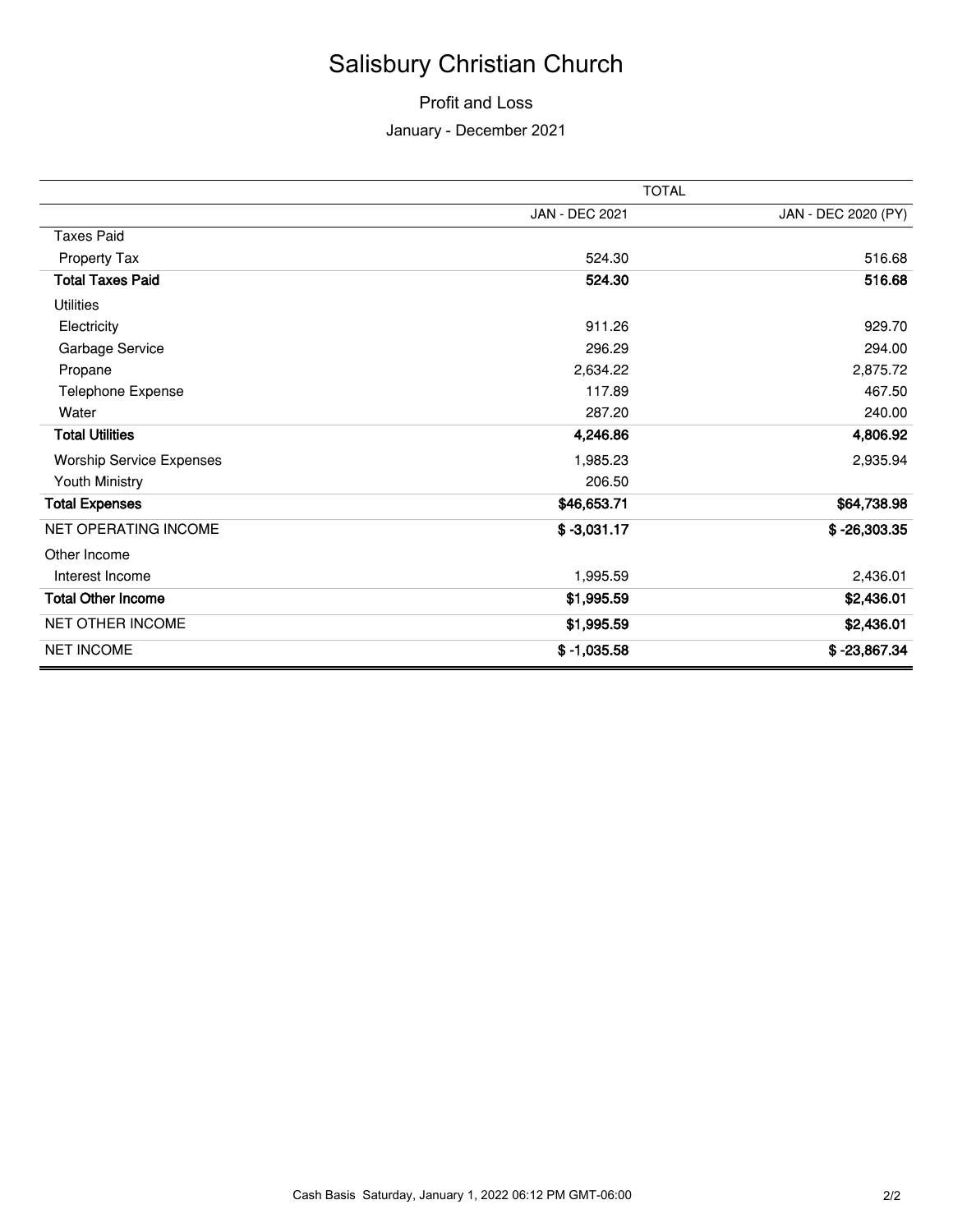Profit and Loss Detail January - December 2021

DATE TRANSACTION TYPE NUM NAME MEMO/DESCRIPTION SPLIT AMOUNT BALANCE Ordinary Income/Expenses Expenses Youth Ministry 11/29/2021 Check 6024 Lake Springfield Christian Assembly Camp Fees - Mason Kern & Mason Knoles General Fund 206.50 206.50 **Total for Youth Ministry \$206.50 Total for Expenses \$206.50 Net Income \$ -206.50**